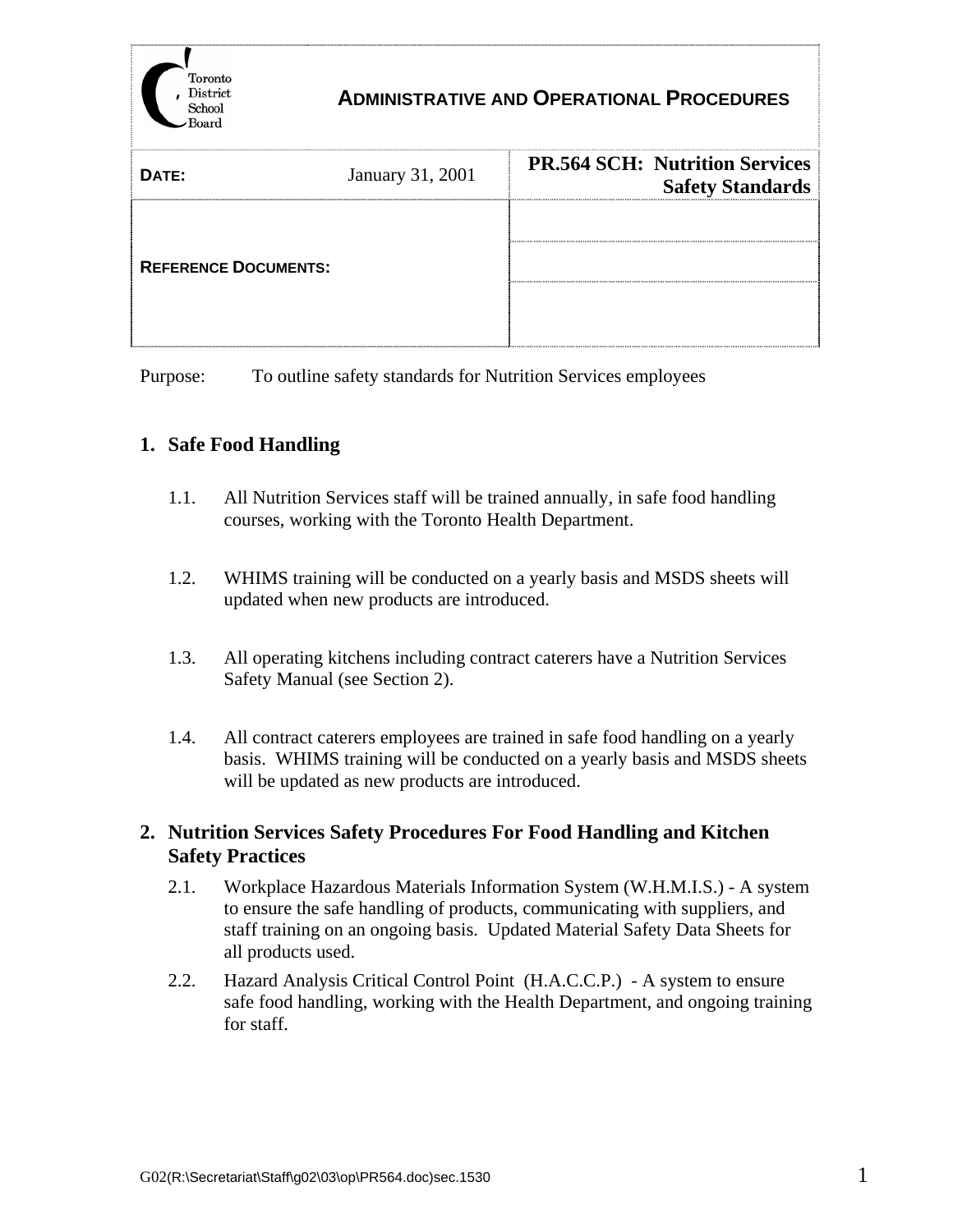| <b>ADMINISTRATIVE AND OPERATIONAL PROCEDURE</b> |                  | <b>PR.564 SCH: Nutrition Services</b><br><b>Safety Standards</b> |
|-------------------------------------------------|------------------|------------------------------------------------------------------|
|                                                 |                  |                                                                  |
| DATE:                                           | January 31, 2001 |                                                                  |

The Nutrition Services Safety Manual located in all kitchens contains the following information and procedures for:

- A1-1 Reporting of accidents
- **FS** 1-1 Fire instructions, drill
- FS 2-1 Use of fire blanket
- **FPS 1-1 Safe job procedures, temperatures.**
- **FPS** 2-1 Food product safety, preparation.
- **FPS** 2-1-2 Food product safety, sanitation
- **FPS** 3-1 Food product safety, display
- **FPS** 4-1 Food product safety, service
- **FPS 5-1 Food product safety, storage**
- **FPS 6-1 Food product safety, buying**
- **FSS** 1-1 Food service sanitation, care of equipment
- FSS 2-1 Food service sanitation, hand dishwashing
- FSS 2-2 Food service sanitation, dishwashing machine
- **FSS** 3-1 Food service sanitation, handling utensils
- FSS 4-1 Food service sanitation, insect and rodent control
- **FSS 5-1 Food service sanitation, personal hygiene**
- GS 2-1 General safety, electrical equipment and machinery, general guidelines for use of
- GS 2-2 General safety, electrical equipment and machinery, specific precautions.
- GS 3-1 General safety, electrical equipment and machinery, floors and corridors
- GS 4-1 General safety, electrical equipment and machinery, ladders
- GS 5-1 General safety, electrical equipment and machinery, materials handling and disposal of.
- GS 6-1 General safety, moving and lifting
- GS 6-2 General safety, carrying
- GS 6-3 General safety, pulling/pushing
- GS 6-4 General safety, stacking/unstacking
- GS 7-1 General safety, moving wheeled equipment
- GS 10-1 General safety, personal conduct
- GS 11-1 General safety, personal protective equipment (see material safety data sheets)